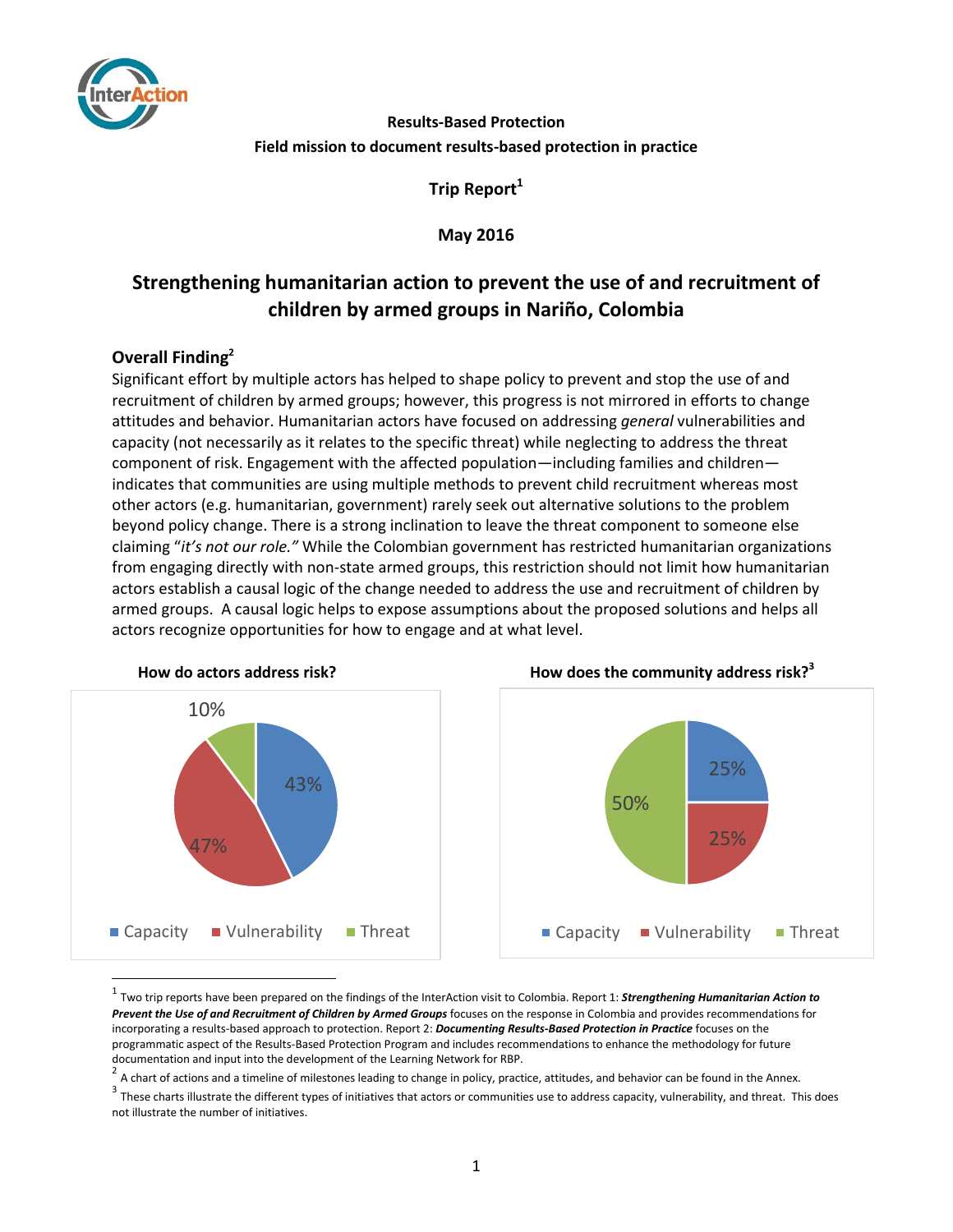### **Key Findings to Enhance the Prevention of the Use of Children and Child Recruitment by Armed Groups**

### *Specific Findings to Prevent Child Recruitment and the Use of Children*

There has been significant emphasis by humanitarian actors in Colombia on the need to change policy to prevent child recruitment by armed groups. While this has been quite successful, the plethora of new policy has not yielded a complete change in behavior or practice in the use and recruitment of children by armed groups. New pathways should be explored to address this gap and ensure a more wellrounded strategy to definitively address the risk of child recruitment. In addition, a stronger evidence base, highlighting effective action, is needed to demonstrate the link between policy and prevention of child recruitment. Shifting the balance to explore initiatives that promote change in practice and behavior can help to advocate for increased resources and funding to address the use and recruitment of children by armed groups.

It is worth noting that while the state has a legal obligation to prevent the use of and recruitment of children by armed groups, a contributing factor to a lack of change in behavior or practice is the lack of government presence where recruitment continues to take place. Unfortunately, there are limited or no strategies articulating how to address this problem. While trust between the community and government is recognized as a contributing factor for why there is a lack of government presence, new and multiple methods should be used to strengthen expectations and the relationships between communities and government actors. The government, too, should identify new strategies and methods for enhancing sustainable state presence in areas where trust with communities is weak and services are in adequate or lacking.

While many humanitarian actors have shied away from addressing the threat directly, there is supporting evidence that community cohesion helps to prevent child recruitment. Having strong cohesion within a community strengthens community-protection mechanisms and empowers communities to address the threat collectively (e.g. by engaging in dialogue with armed groups or identifying actions that prevent the use of children in armed groups). Programs that support community cohesion could be reoriented to monitor their effectiveness in helping to change patterns of risk.

Prevention of child recruitment requires a multidisciplinary response across multiple sectors and levels. Many programs such as education and livelihoods can be easily redesigned to contribute to protection outcomes. Actors working on peacebuilding and conflict resolution at the community level also need to be brought into discussions more comprehensively. Stronger engagement with these actors should foster innovation to prevent child recruitment in some areas. Likewise, attention should be given to the prevention of sexual violence within the household. There is strong evidence to show that a pull factor for girls joining armed groups stems from gender-based violence in the household and within the community. Development actors working on root causes of gender inequality should be engaged and their efforts incorporated into humanitarian programming to strengthen action aimed to prevent child recruitment.

### *Strengthening Results-Based Protection*

While there are positive examples that demonstrate how humanitarian actors are addressing child recruitment, the response can be significantly enhanced by incorporating a results-based approach to protection. The points below highlight both opportunities and recommendations.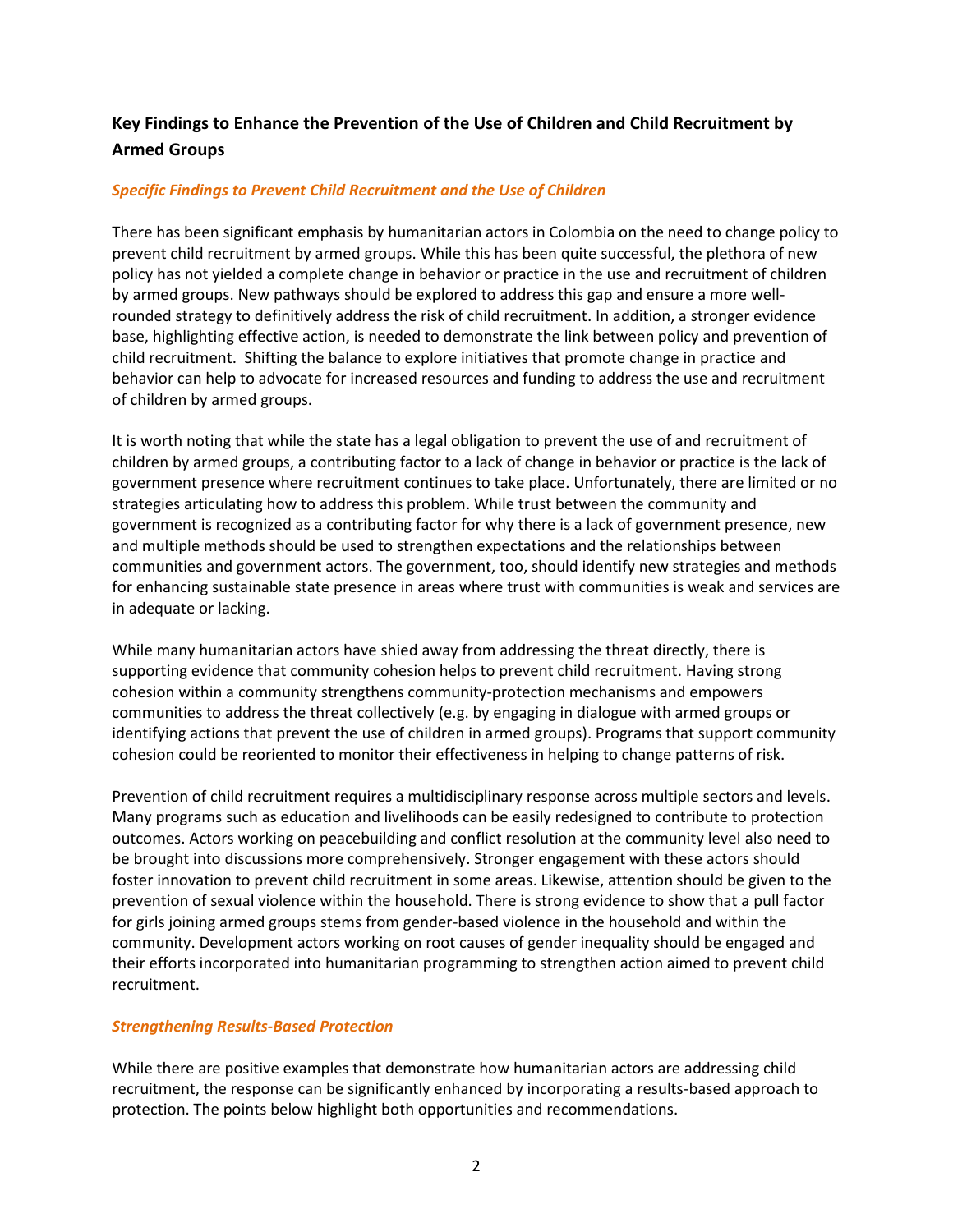### **Element 1: Context-Specific Protection Analysis**

### • **Opportunities**

- $\circ$  There is strong engagement by multiple actors to analyze the components of risk: threat, vulnerability, and capacity.
- $\circ$  Strong analysis of the context has led to the development of interagency collaboration to design protection contingency plans.
- $\circ$  Humanitarian actors are able to describe in detail the mechanisms used by individuals and communities to protect themselves.

### • **Recommendations**

- $\circ$  While there is strong analysis on all the components of risk, there is a need to strengthen the articulation of how to respond to the threat and identify multiple pathways to address it.
- $\circ$  More attention should be made to critically analyze and build on community-based protection mechanisms as a first response. Community-led and developed strategies should be studied to better understand how these initiatives can be supported.
- $\circ$  Although country-wide analysis is significant, better disaggregated analysis is needed to understand community-specific patterns of threat, vulnerability, and capacity.
- $\circ$  In order to strengthen the continuous nature of analysis needed for a results-based approach to protection, there is a need to prioritize methods that can support continuous analysis and inform program implementation.
- $\circ$  While it may be implied, there is a need to articulate the desired change (policy, practice, attitude, behavior) behind actions in order to better illustrate and monitor the logic behind the response.

### **Element 2: Outcome-Oriented Methods**

### • **Opportunities**

- $\circ$  Current methods used for analysis support the identification of multiple sectors (education, livelihoods) necessary to address protection outcomes.
- $\circ$  There are good examples of community-based and participatory methods that lead to innovative approaches to protection programming (for example, using methods that build trust and tap into culturally appropriate and traditional mechanisms to shape strategies and program design).

### • **Recommendations**

- $\circ$  Opportunities should be prioritized to strengthen integrated protection (e.g. multi-sectoral programming) and link it to measuring protection outcomes (for example, education and cultural activities can be directly linked to addressing child recruitment. Unfortunately, current programs do not monitor whether or not these activities help change vulnerabilities or capacities vis-à-vis specific threats).
- $\circ$  There is a need to use more innovative approaches for analysis and designing programs. Strengthen problem-solving and critical thinking skills for program staff.
- $\circ$  To support an iterative process, actors should incorporate methods of reflection (for example, using reflection journals, incorporating frequent reviews, linking monitoring processes to situational analysis) into program implementation as a way to revisit assumptions and patterns of risk, and monitor the progress towards achieving results.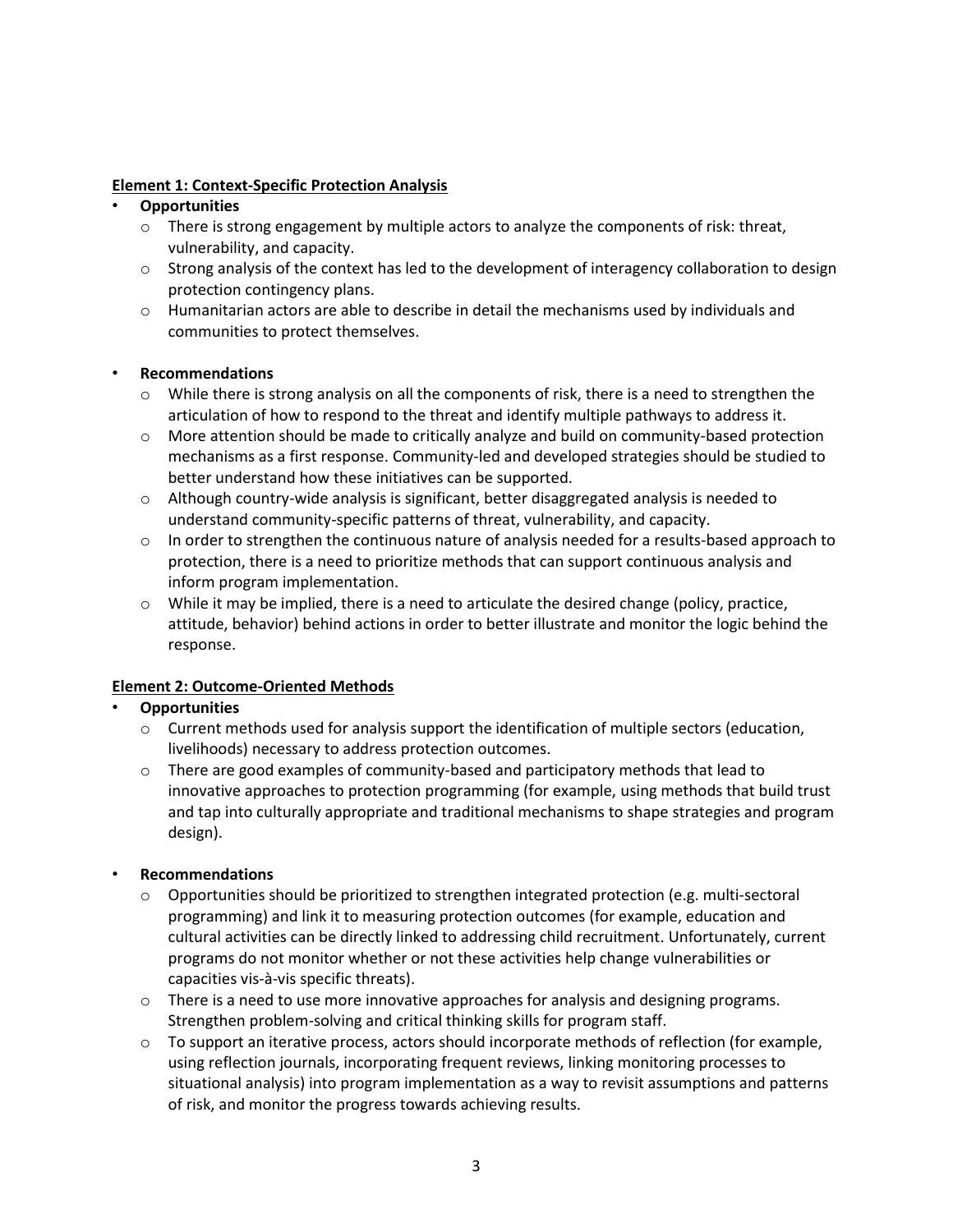- $\circ$  Humanitarian actors should use creative methods that may involve new actors/individuals to help explore and establish pathways to create a more open and engaging space for thinking through the threat component of risk.
- $\circ$  There is a need to develop the causal logic underpinning the strategy and response. This should include a breakdown of assumptions about actors, opportunities, and barriers that may support or hinder an effective response. (Aspects of culture, tradition, language, motivation, power dynamics, capacity, timing, and other elements which are relevant to the risk being addressed should be explored.)
- $\circ$  At an organizational level, humanitarian actors should explore opportunities and constraints that support or hinder flexibility and program adaptation (for example, how donor requirements or organizational policies may affect a response).
- $\circ$  Humanitarian actors should explore and use methods to understand and design for the contribution of multiple actors. This could include finding opportunities to engage with actors outside of the humanitarian community, building new alliances, and strengthening capacity of local actors.
- $\circ$  While national indicators may provide a general overview of the response, there is a need to develop context-specific indicators at the sub-national and community levels to monitor changes in risk patterns. Monitoring these context-specific indicators will support continual realtime adaptation of the response.

### **Element 3: Designing for Contribution**

- **Opportunities** 
	- $\circ$  The initiative to incorporate development and peacebuilding actors into the protection cluster through regional interagency working groups is a positive step towards designing for the contribution of multiple types of actors to achieve protection outcomes.
	- $\circ$  Initiating dialogue between the Humanitarian Donor Group and the Development Donor Group is a step towards better collaboration and can encourage multidisciplinary responses to achieve protection outcomes.
	- $\circ$  Humanitarian organizations have effectively taken actions at multiple levels (individual, family, community, and government) to address protection issues.
	- o Humanitarian organizations have developed strong relationships with both local and national government to address child recruitment.

### **Recommendations**

- $\circ$  To ensure collective engagement among multiple actors, UNHCR, as the co-chair of the Protection Cluster, can play a significant role by enhancing its investment towards achieving protection outcomes. This requires strong leadership and interagency coordination in protection analysis and the development of protection strategies.
- o While there is momentum to engage new actors, there is need to ensure that engagement includes actors from peacebuilding, academia, and the private sector. Consultations revealed that actions and knowledge from these actors could be relevant to address child recruitment.
- $\circ$  To design for the contribution of multiple actors to achieve protection outcomes, humanitarian organizations should incorporate the actions of others (development, human rights, academia, private sector, etc.) into protection strategies and program design.
- $\circ$  While protection strategies are developed at the national level, there is a need to empower local-level decision-making to address protection outcomes. Sub-national level strategy should influence and shape national action plans—not the other way around.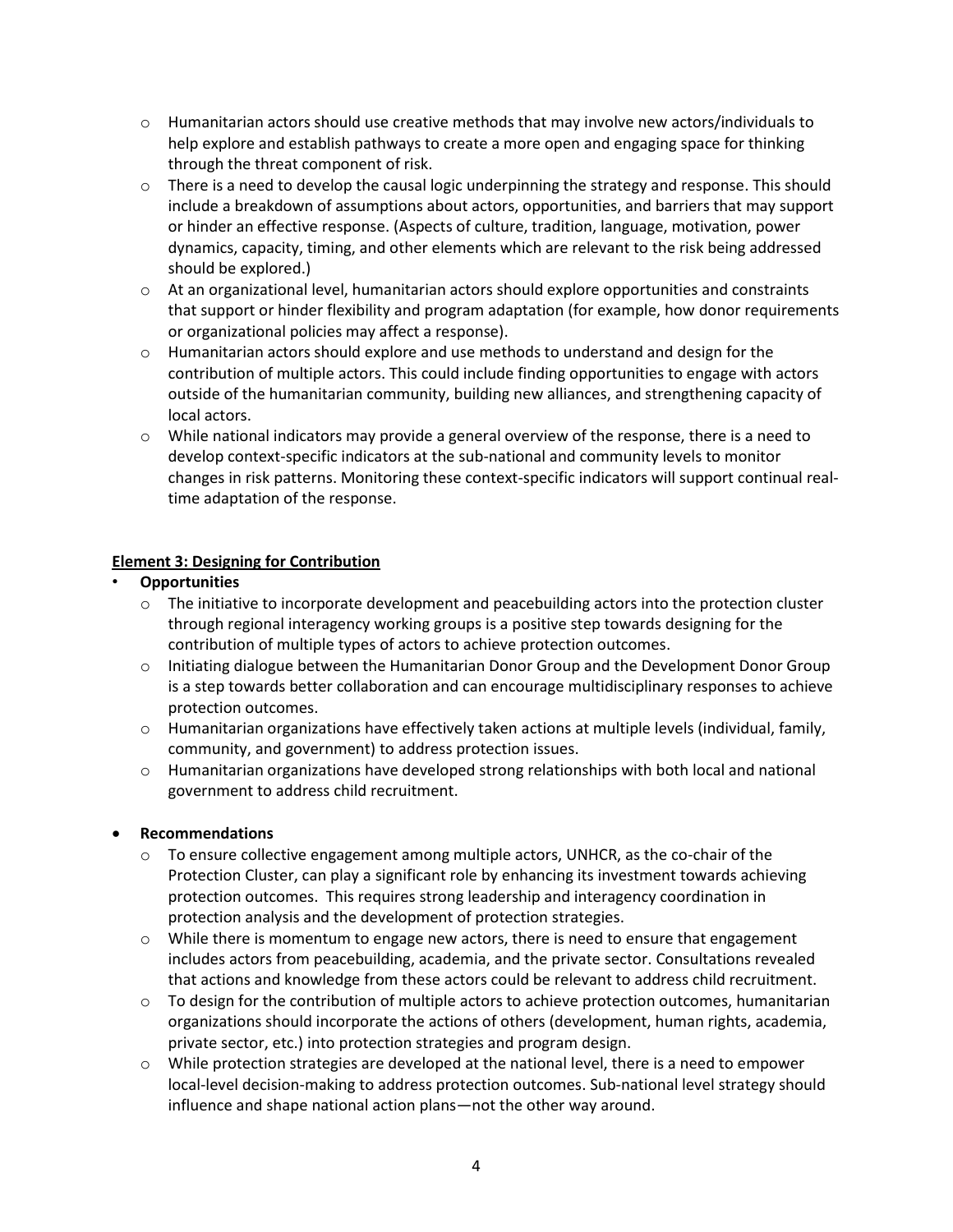- $\circ$  There is a need for humanitarian organizations to track how the actions of other actors, positively or negatively, contribute to protection outcomes.
- o Contributions by multiple actors should be analyzed to understand what action is needed both in the short and long-term. Strategies should be articulated in a way that can capture both timeframes. This should help with prioritization of the response and highlight key dynamics between different actors that may influence short or long-term initiatives.
- o While training was noted as one opportunity to strengthen collaboration between different actors, there is a need to expand beyond training as a way to engage across sectors and disciplines. For example, joint analysis, interagency workshops, monthly meetings engaging actors outside of the protection cluster, joint initiatives, and other opportunities should be explored.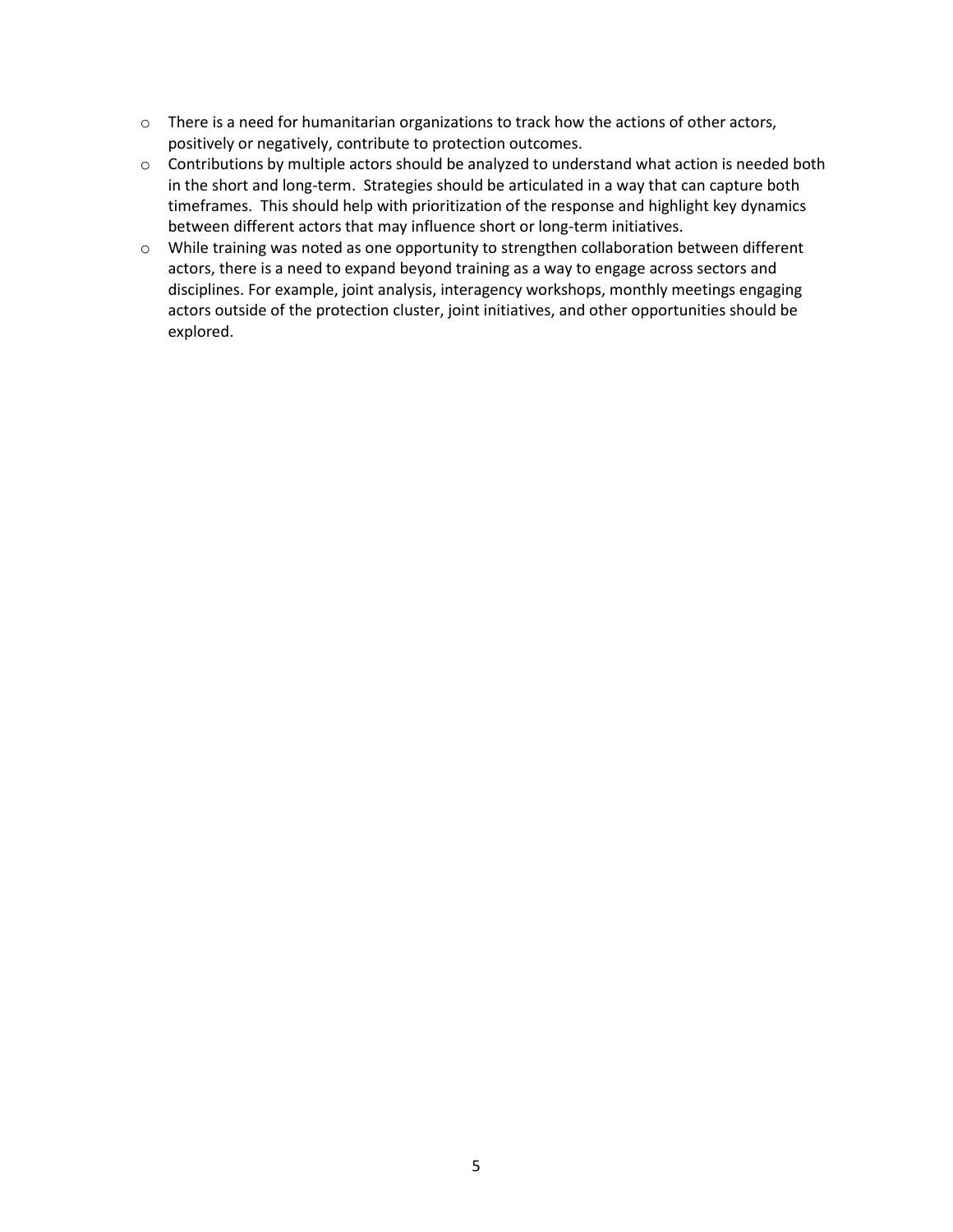# **Annex**



**Results-Based Protection**

Field mission to document results-based protection in practice *Terms of Reference*

**Location:** Bogota and Narino, Colombia

### **Travel Date:** April 25-May 4, 2016

### **Objective:**

*Document examples of results-based protection in practice* 

### **Background and Purpose:**

There is increasing attention to the need to achieve more meaningful results and demonstrate impact through protection programming, for example, as underscored in the 2015 'Independent Whole of System Review of Protection in the Context of Humanitarian Action'. There is a tendency to rely heavily on activityfocused or supply-driven responses and pre-determined vulnerability criteria without undertaking a more thorough context-specific protection analysis to understand the nuances and patterns of risk. This has led to an unfortunate focus on outputs over outcomes and an inability to fully understand the necessary pathways that may lead to an actual reduction in risk in a given context.

Results-based protection is based on a view that it is possible to bring about reduced risk, and establish an evidence base to measure these changes and inform relevant strategies to bring about protection outcomes. InterAction has identified three key elements of results-based protection that support measurable results:

- 1) Continuous context-specific protection analysis;
- 2) Designing for the contributions of multiple actors, at multiple levels, and through multiple sectors and disciplines;
- 3) Outcome-oriented methods<sup>4</sup>.

Following several years of consultations, reviews, and in-country roundtables, InterAction now seeks to document these approaches in practice, including the supporting tools and methods. Documentation exercises will seek to retrace the analysis, decisions, and actions undertaken in assessment, design, implementation, and monitoring from the perspective of implementing organizations. Concurrently, these steps will be retraced from the perspective of the affected population in order to test the assumptions underpinning the programs and the relevance to the affected population's own assessment of their threat environment. This process will help to identify practical application of the key elements of results-based protection.

In the collection of examples of results-based protection in practice, the visit to Colombia aims to explore this methodology. The visit will focus on 1-2 specific protection issues in a given community. Although a desk review will be done on understanding the issues in a general sense (e.g. child soldiers, landmines), the consultations and documentation will aim to look at the specific patterns of risk in one or two communities in order to understand the nuances of the issue and the response. Given the limited timeframe for this visit, the documentation process will not be comprehensive. It may prove possible, however, to return to Colombia at

 $\overline{a}$ 4 Further information on the key elements that support a results-based approach to protection can be found on [http://protection.interaction.org](http://protection.interaction.org/)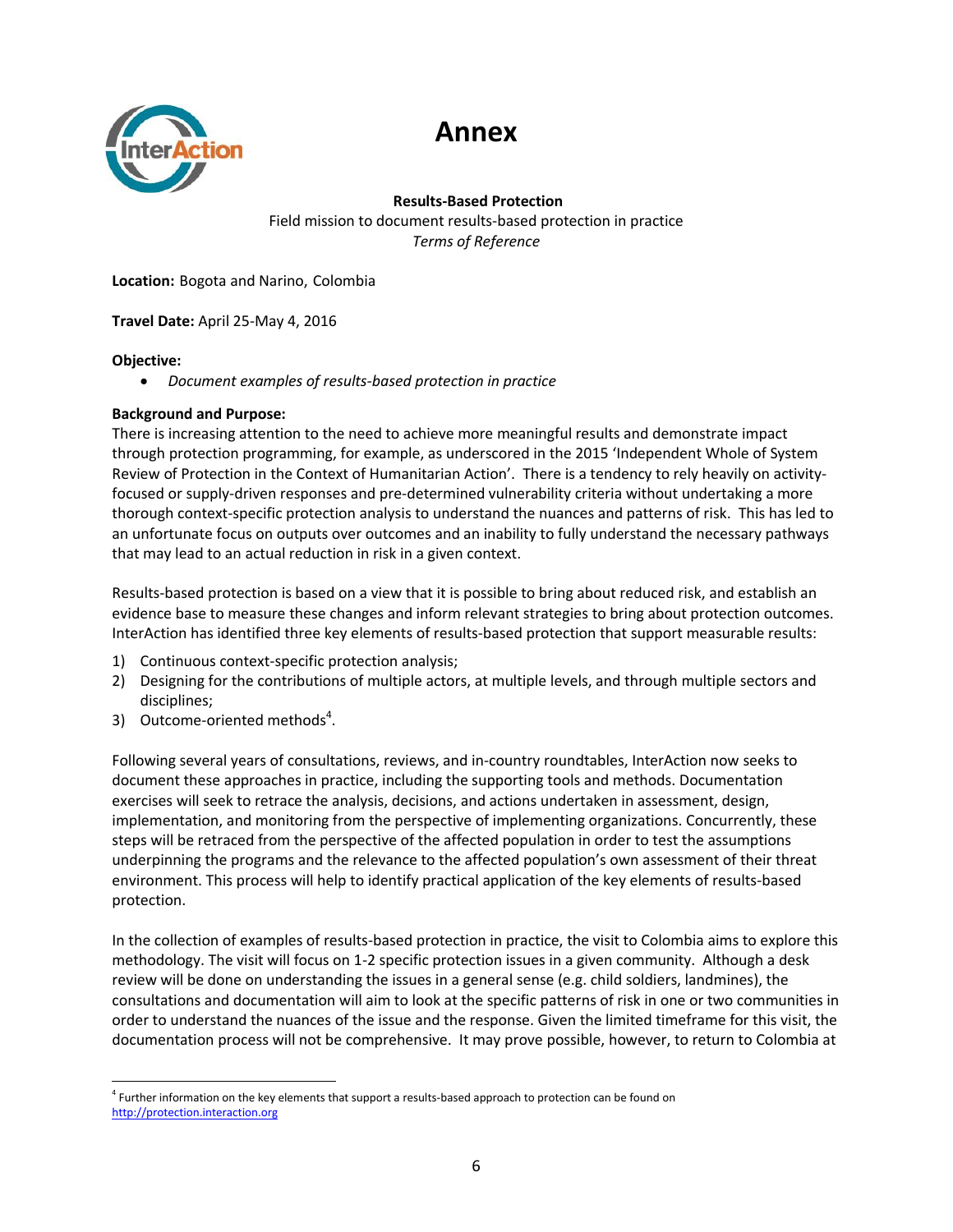a future date to further refine and capture the full methods and causal logic used for supporting protection outcomes.

### **Key Questions:**

Although all the key elements will be explored, the field mission will put a particular emphasis on "designing for contribution"<sup>5</sup> as a key element to document. The following questions will help identify and unpack positive examples of how this key element is applied throughout the program cycle:

- How do international humanitarian organizations work with multiple actors including national and local actors, non-humanitarian organizations, and others to understand their perspective, relationships, responsibility, and ability to reduce risk?
- Is there an agreed casual logic underpinning efforts to address a specific protection issue? How are the contributions of different actors understood and monitored towards achieving a protection outcome?
- How have programs made course corrections and adapted programming involving multiple actors during implementation?
- What are examples of outcome-oriented methods that support designing for contribution? How are results and outcomes measured and what indicators, methods and tools have proven useful?
- From a field perspective, what are the requirements for coordination, resources, establishing trust, and capacity to practically apply the element of designing for contribution?
- What does the collective action or joint contribution look like from a community and/or national partner perspective? Are there good examples that illustrate what this looks like?
- How do donors contribute to protection outcomes?

In addition to exploring a process for documenting results-based protection, the visit will also explore how protection outcomes are measured. Consultations will look at indicators, methods, and tools used to measure results for protection. This should complement the additional work used to retrace the causal logic for addressing a specific risk and how well the response was able to measure results, adapt programming, and make course corrections along the way.

### **Methodology**

l

The documentation process will seek to capture:

- What has worked /not worked with an emphasis on positive experiences as it relates to one protection issue in 1-2 community contexts.
- Practical examples of the application of outcome-oriented methods;
- How the roles of multiple actors have functioned, including how:
	- National, local partners, and other actors have organized themselves;
	- International humanitarian actors have engaged in the response and structured themselves to engage with national actors;
	- Multiple sectors see their role to contribute to a particular protection outcome;
	- Whether and how donors have contributed to protection outcomes;
	- What roles other actors outside the humanitarian system have had to contribute to the protection outcome.
- What methods have been used to measure results and protection outcomes

The following methods will be used to document how the elements of a results-based approach to protection have been applied in practice:

<sup>&</sup>lt;sup>5</sup> Designing for Contribution: Achieving protection outcomes requires multi-disciplinary and multi-sectoral efforts targeting various components of risk at multiple levels. This demands a conscious approach to mobilize relevant actors to cultivate complementarity between their roles. The relationships, boundaries, and synergies between humanitarian actors and other relevant stakeholders, including those with formal and informal roles to address the risk factors, must be acknowledged and considered.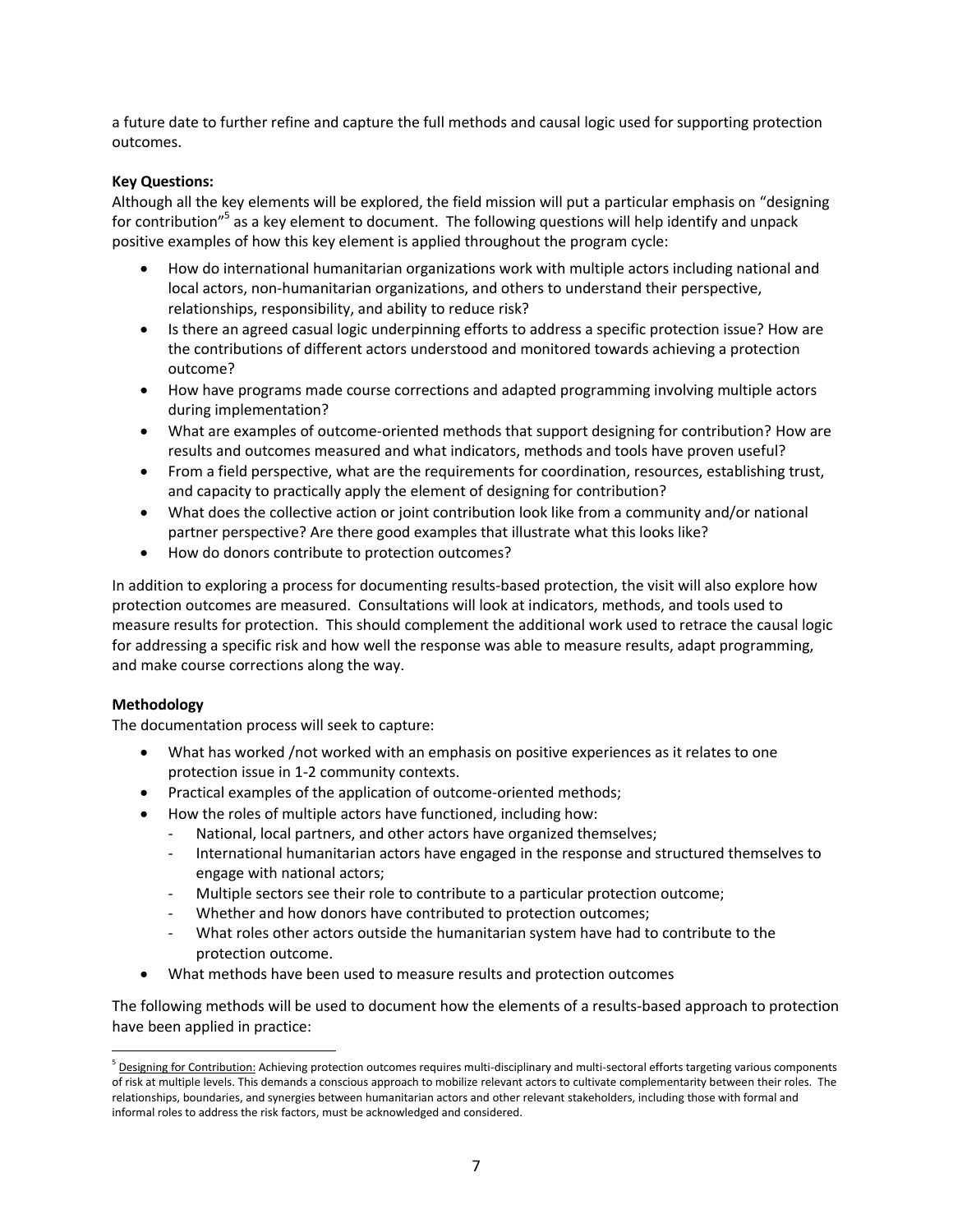- 1. **Pre-trip desk review and outreach:** Prior to the trip, InterAction will reach out to key actors to obtain and review relevant protection strategy and program materials. Additional, more general background materials will be reviewed that include historical and context specific analysis of the protection issue within Colombia.
- 2. **Recreate the causal logic:** Based on current protection strategy/workplans and relevant programming, the RBP Program team will:
	- Rebuild a causal logic for one protection issue;
	- Map and identify pathways, linkages and gaps within the response;
	- Establish where various actors contribute to the change required to bring about the outcome.

The causal logic will also be explored with actors in Colombia to understand their own perspective for how and what the logic behind the response entailed. A half day meeting at the beginning of the visit will take place with key actors of the protection cluster. This information will be crosschecked and analyzed against the causal logic the team pulled together. Additional questions, challenges, and issues the protection cluster members raise will be used to help refine a more complete picture of the causal logic.

- 3. **Key stakeholder consultations:** Meetings will take place with a range of actors to explore multiple perspectives on how the results-based approach has been applied in practice:
	- Bi-lateral meetings: to explore how individuals are contributing to the outcome;
	- Community focus groups: to gather the perspective from the affected population.

A range of techniques will be used to build an illustrative case study, including audio recordings, videos, and photographs. Engagement with affected populations and the use of any content will follow strict ethical procedures and include the use of informed consent, confidentiality, and security protocols.

4. **End of trip meeting with key stakeholders:** A meeting will be convened with key actors in-country to share key findings on positive steps already being taken to achieve protection outcomes.

The end of trip meeting will be done in conjunction with a workshop on results-based protection providing an overview of the key elements and how using a results-based approach to protection can lead to protection outcomes. The meeting will use the findings from the pilot documentation process to illustrate how agencies are applying results-based approaches and how they can further strengthen these efforts to better support protection outcomes.

Finally, the end of trip meeting provides an opportunity to reflect on the methods used to pilot the documentation process. Discussion on what additional methods might be useful for exploring and documenting a more comprehensive picture can help inform future documentation processes and possibly a return to Colombia to further the findings.

### **Outputs**

 Several documented examples, utilizing different media (including voice recordings, video and photographs) to illustrate the practical application of key elements of a results-based approach to protection.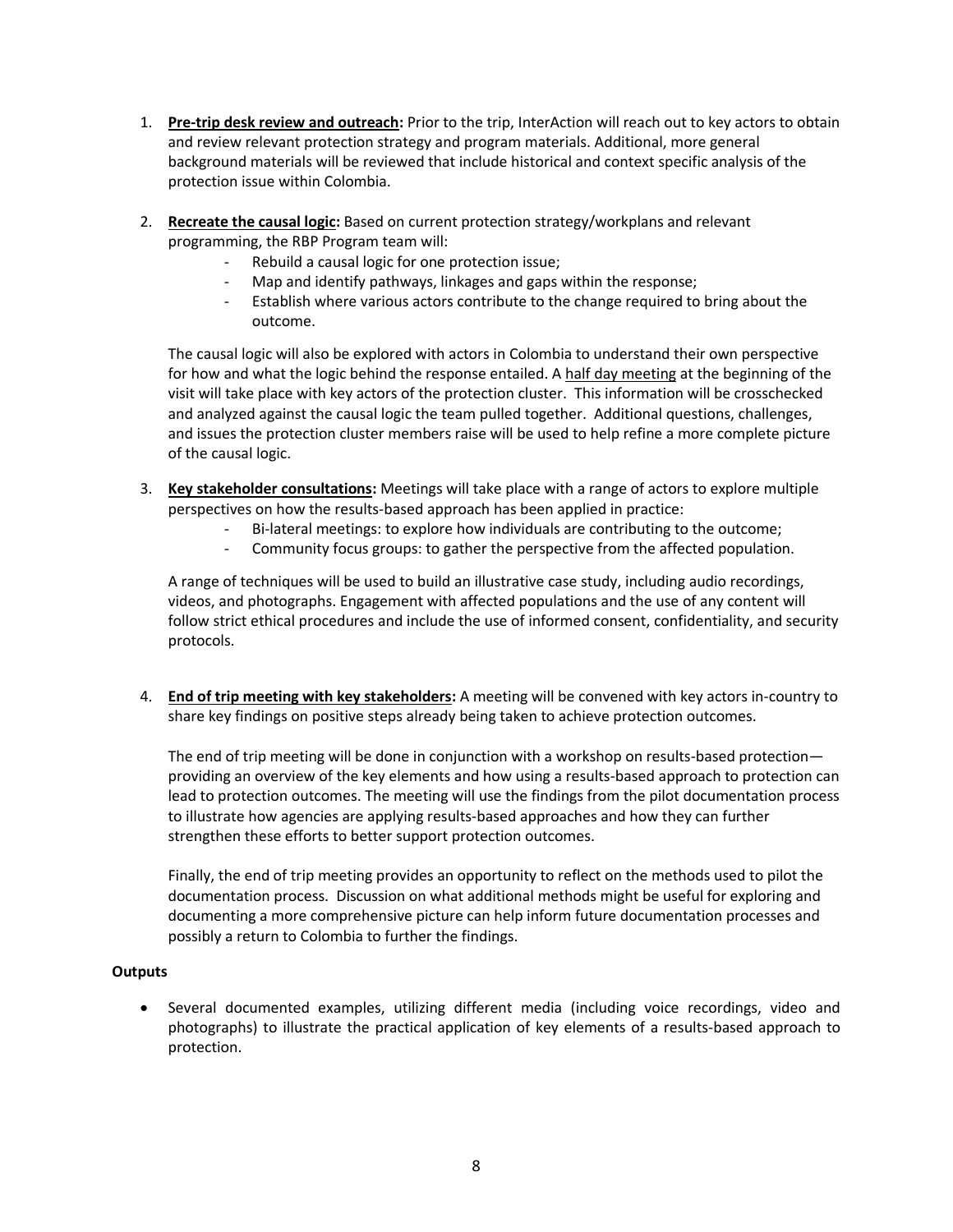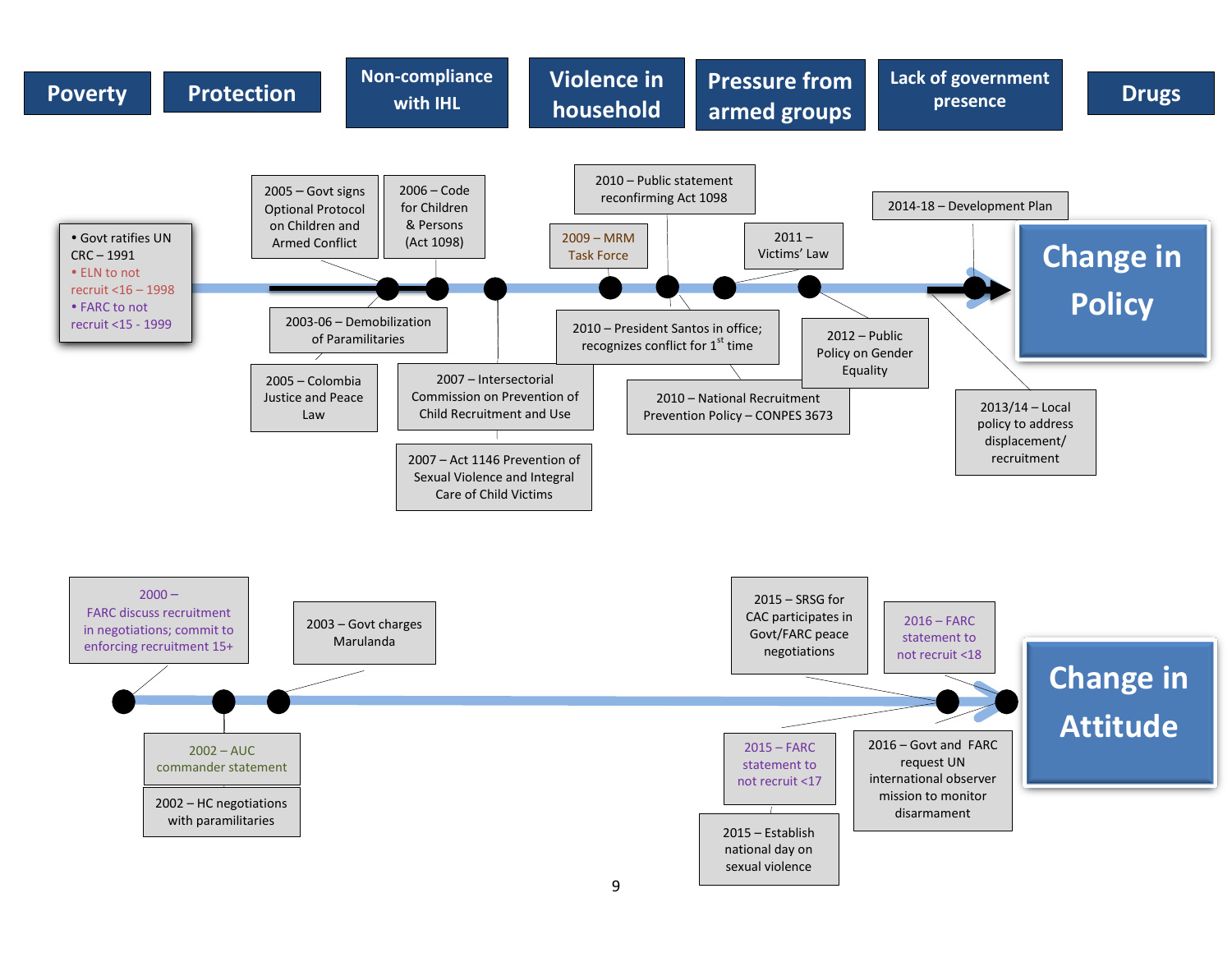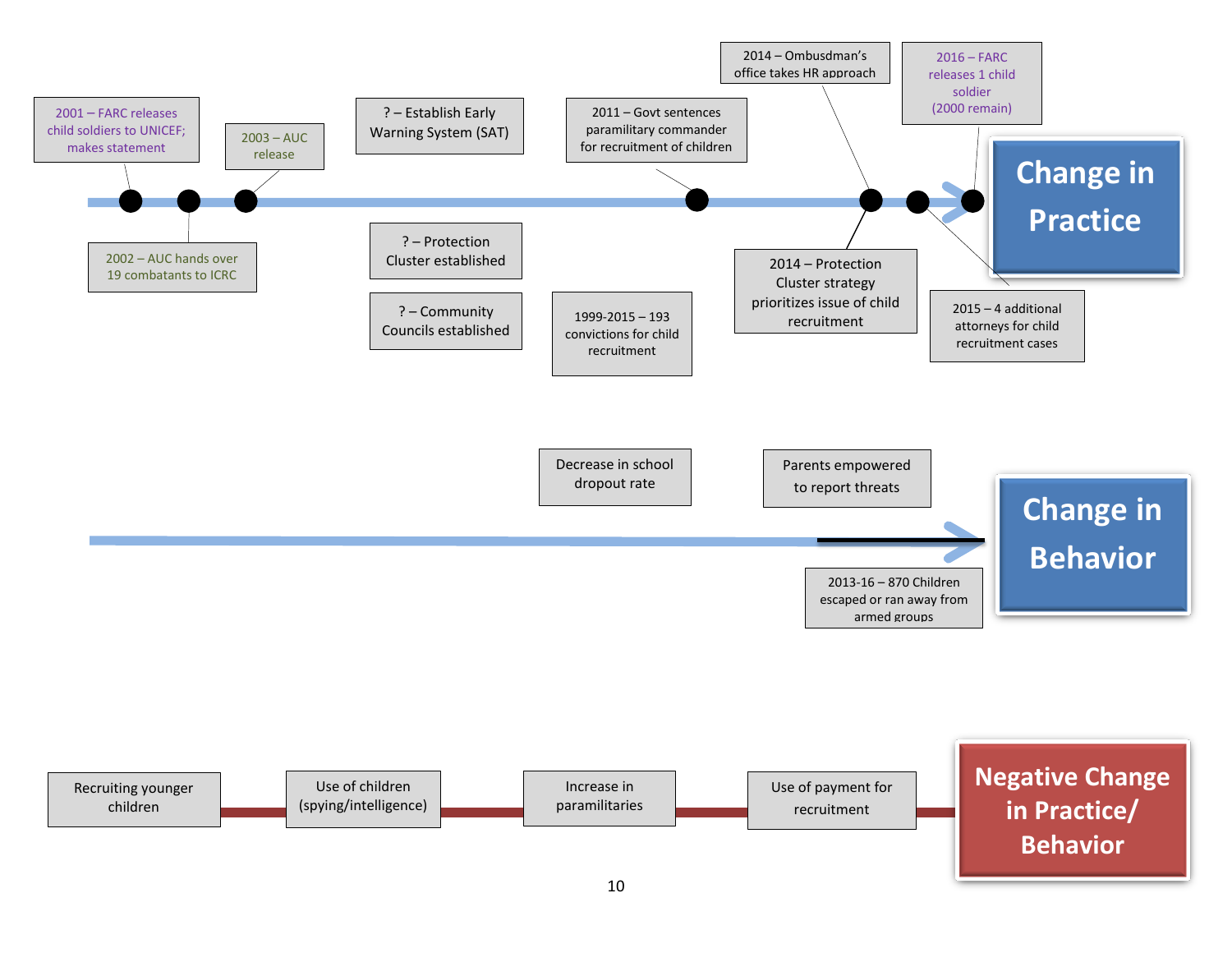# *What are we doing?*

| <b>Action</b>                                                                         | <b>Threat/Vulnerability</b><br>Capacity | Level                            | Change in                        |
|---------------------------------------------------------------------------------------|-----------------------------------------|----------------------------------|----------------------------------|
| Awareness-raising on rights of education to children                                  | Capacity                                | Individual                       | Attitude                         |
| Awareness-raising on rights of education to parents                                   | Vulnerability/Capacity                  | Family                           | Attitude                         |
| Awareness-raising on rights of education to government                                | Capacity                                | Community/Local/<br>Sub-national | Attitude                         |
| Campaigns on children's rights (violence, abuse, right to education)                  | Vulnerability                           | Multiple                         | Attitude                         |
| Youth Initiatives                                                                     | Vulnerability/Capacity                  | Community                        | Attitude                         |
| Cultural context of education                                                         | Vulnerability                           | Community                        | Attitude                         |
| Social media campaigns (awareness raising)                                            | Vulnerability/Capacity                  | Community                        | Attitude                         |
| Media campaign (newspaper, flyer, media) on children's rights                         | Vulnerability/Capacity                  | Community/Local/s<br>ub-national | Attitude                         |
| Awareness raising on drug trafficking (broadly and in schools)                        | Vulnerability                           | Community/Local/<br>sub-national | Attitude                         |
| Training of military on children's rights and IHL                                     | Threat/Vulnerability/<br>Capacity       | National                         | Attitude                         |
| Ad campaign to promote desertion/escape/demobilization                                | Capacity                                | Individual                       | Attitude                         |
| Community Centers/cultural activities                                                 | Vulnerability/Capacity                  | Community                        | Attitude<br>Practice             |
| Local radio programs, TV, Carnival events on awareness raising to not join<br>groups  | Vulnerability                           | Local                            | Attitude/<br>Behavior            |
| Strengthening community networks/community cohesion                                   | Vulnerability/Capacity                  | Community                        | Attitude<br>Practice<br>Behavior |
| <b>Educational centers</b>                                                            | Vulnerability/Capacity                  | Community                        | <b>Behavior</b>                  |
| Parent workshops to reduce family violence (parenting skills, positive<br>discipline) | Threat/Vulnerability/<br>Capacity       | Family                           | <b>Behavior</b>                  |
| Protection by presence                                                                | Threat                                  | Community                        | <b>Behavior</b>                  |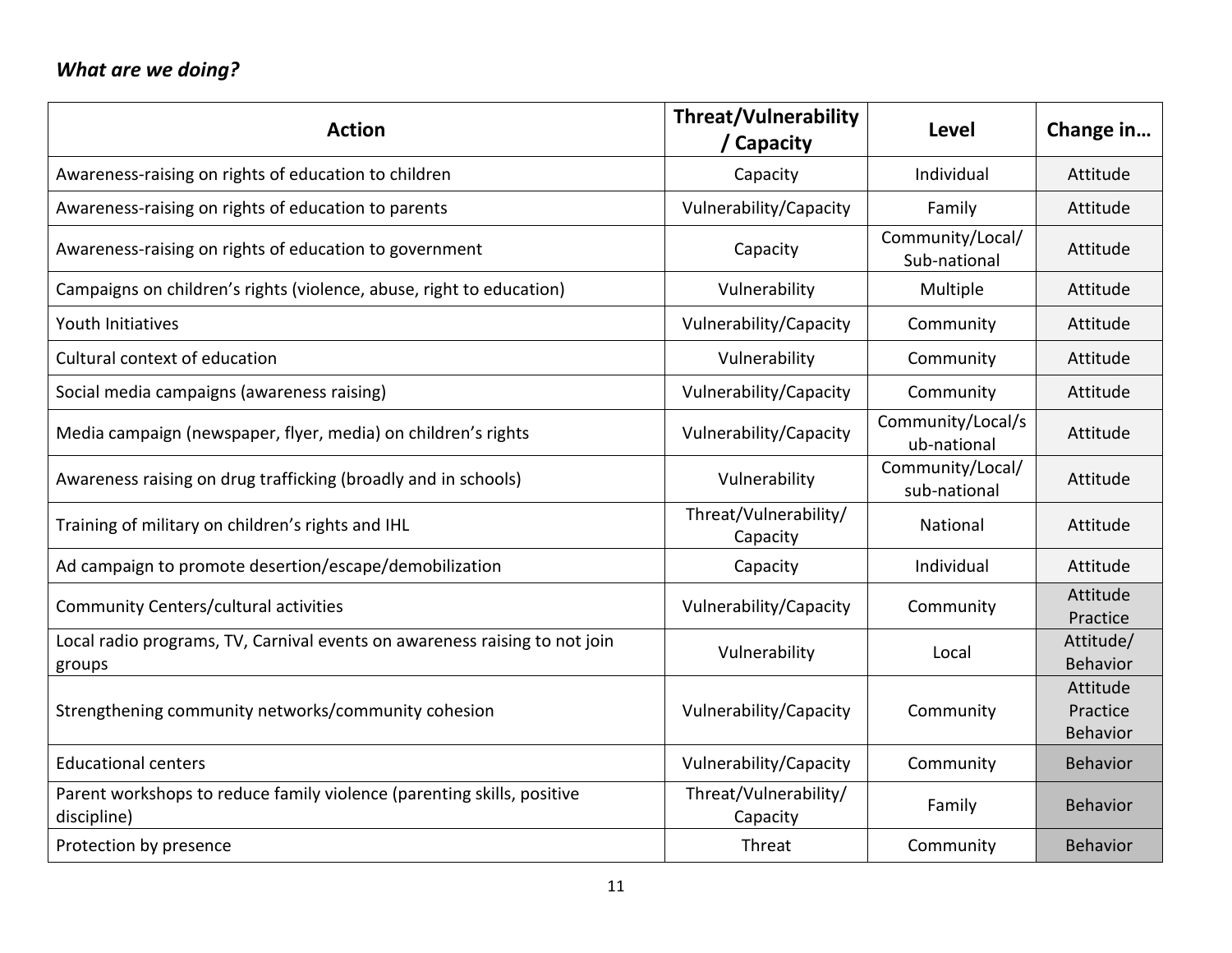| Community Council - speak directly with armed groups when recruitment<br>issue                | Threat                 | Local                            | Behavior                  |
|-----------------------------------------------------------------------------------------------|------------------------|----------------------------------|---------------------------|
| ICRC negotiation with armed groups on recruitment                                             | Threat                 | Local                            | Behavior                  |
| Psychosocial support                                                                          | Vulnerability/Capacity | Individual/Family/<br>Community  | <b>Behavior</b>           |
| Develop/shape local education policy                                                          | Capacity               | Local/sub-national               | Policy                    |
| Develop/shape national policy                                                                 | Capacity               | National                         | Policy                    |
| Electoral processes/democracy (voting)                                                        | Vulnerability/Capacity | Local                            | Policy                    |
| Shape policy for Victims' law, etc.                                                           | Vulnerability/Capacity | National                         | Policy                    |
| Advocacy (letter-writing) to influence peace process/ government policy                       | Vulnerability/Capacity | National                         | Policy                    |
| Establish process to move children under threat                                               | Vulnerability          | Community/Local/<br>sub-national | Policy<br>Practice        |
| Identify pathway/route for children under threat/out of groups                                | Capacity               | Local/sub-<br>national/national  | <b>Policy</b><br>Practice |
| Contingency planning - link to government structures                                          | Capacity               | Local/sub-<br>national/National  | Policy<br>Practice        |
| Development of action plans with communities                                                  | Vulnerability/Capacity | Community/<br>Subnational        | Policy<br>Practice        |
| <b>Community Council Action Plans</b>                                                         | Vulnerability/Capacity | Local level                      | Policy<br>Practice        |
| Direct engagement with schools (teacher training for protection issues, quality<br>education) | Capacity               | Institutional/<br>Community      | Practice                  |
| System-strengthening                                                                          | Capacity               | Multiple                         | Practice                  |
| Establish/send children to boarding homes                                                     | Vulnerability          | Individual                       | Practice                  |
| Establish/send children to foster care system                                                 | Vulnerability          | Individual                       | Practice                  |
| Flexible models of education through NGO                                                      | Vulnerability          | Community                        | Practice                  |
| Child participation in decision-making                                                        | Capacity               | Individual                       | Practice                  |
| Capacity building government (case management)                                                | Capacity               | Local/ Subnational/<br>National  | Practice                  |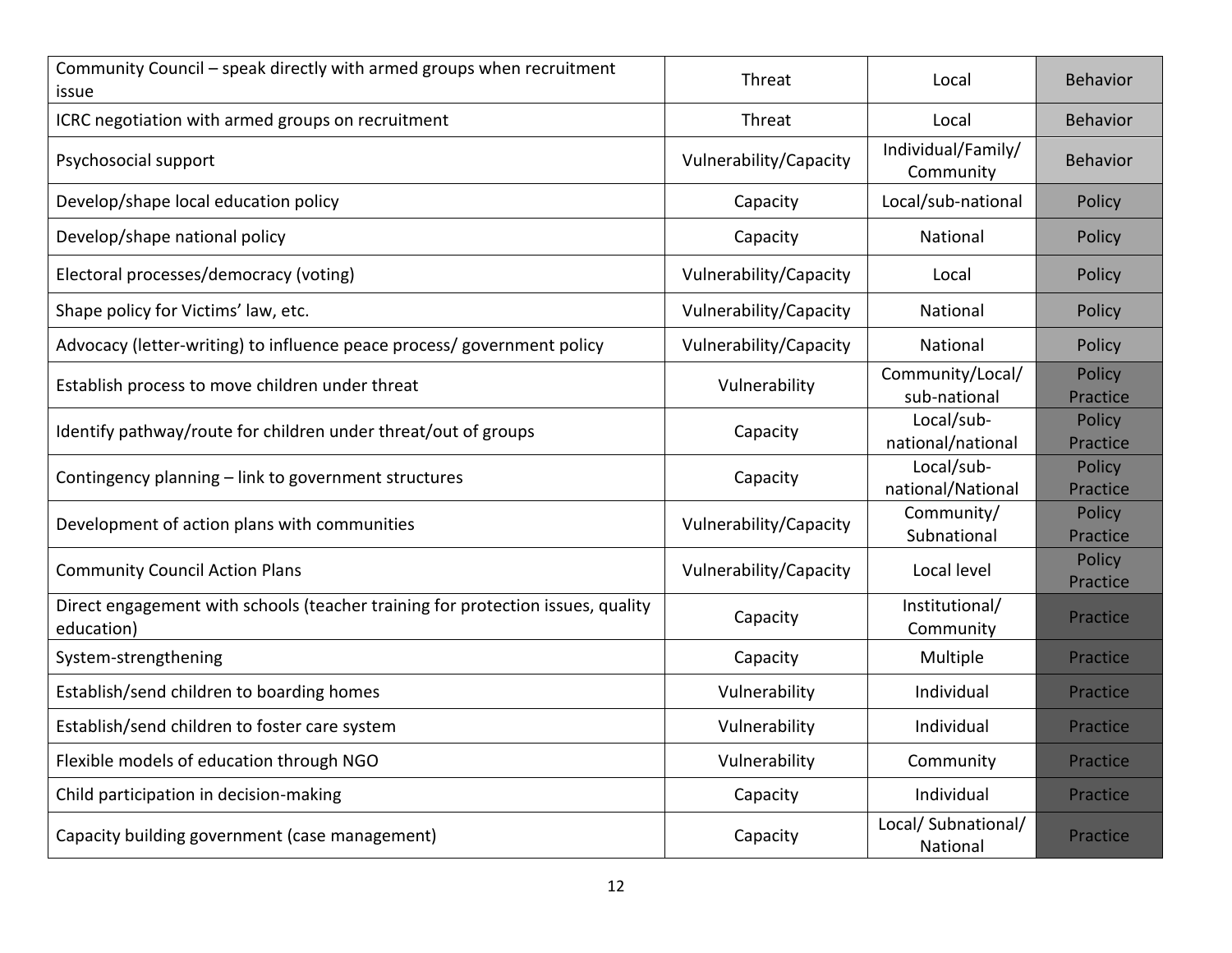| Victims' Unit                                                      | Vulnerability          | Individual                                            | Practice |
|--------------------------------------------------------------------|------------------------|-------------------------------------------------------|----------|
| Police Action                                                      | Threat                 | Community                                             | Practice |
| ICBF reintegration process                                         | Vulnerability          | Individual                                            | Practice |
| Family Police address custody issues and violence against children | Threat/Vulnerability   | Individual/Family                                     | Practice |
| Increasing transportation (bus) to access schools                  | Vulnerability/Capacity | Individual                                            | Practice |
| <b>Child Friendly Spaces</b>                                       | Vulnerability/Capacity | Community                                             | ???      |
| Direct support to children                                         | Vulnerability          | Local/sub-national                                    | ???      |
| <b>ICLA</b>                                                        | Capacity               | Family/Community<br>/Local/ sub-<br>national/national | ???      |
| Basic stipends and material support                                | Vulnerability          | Individual                                            | ???      |
| National Navy provides food delivery                               | Vulnerability          | Individual                                            | ???      |
| National Police provide basic schooling supplies                   | Vulnerability          | Individual                                            | ???      |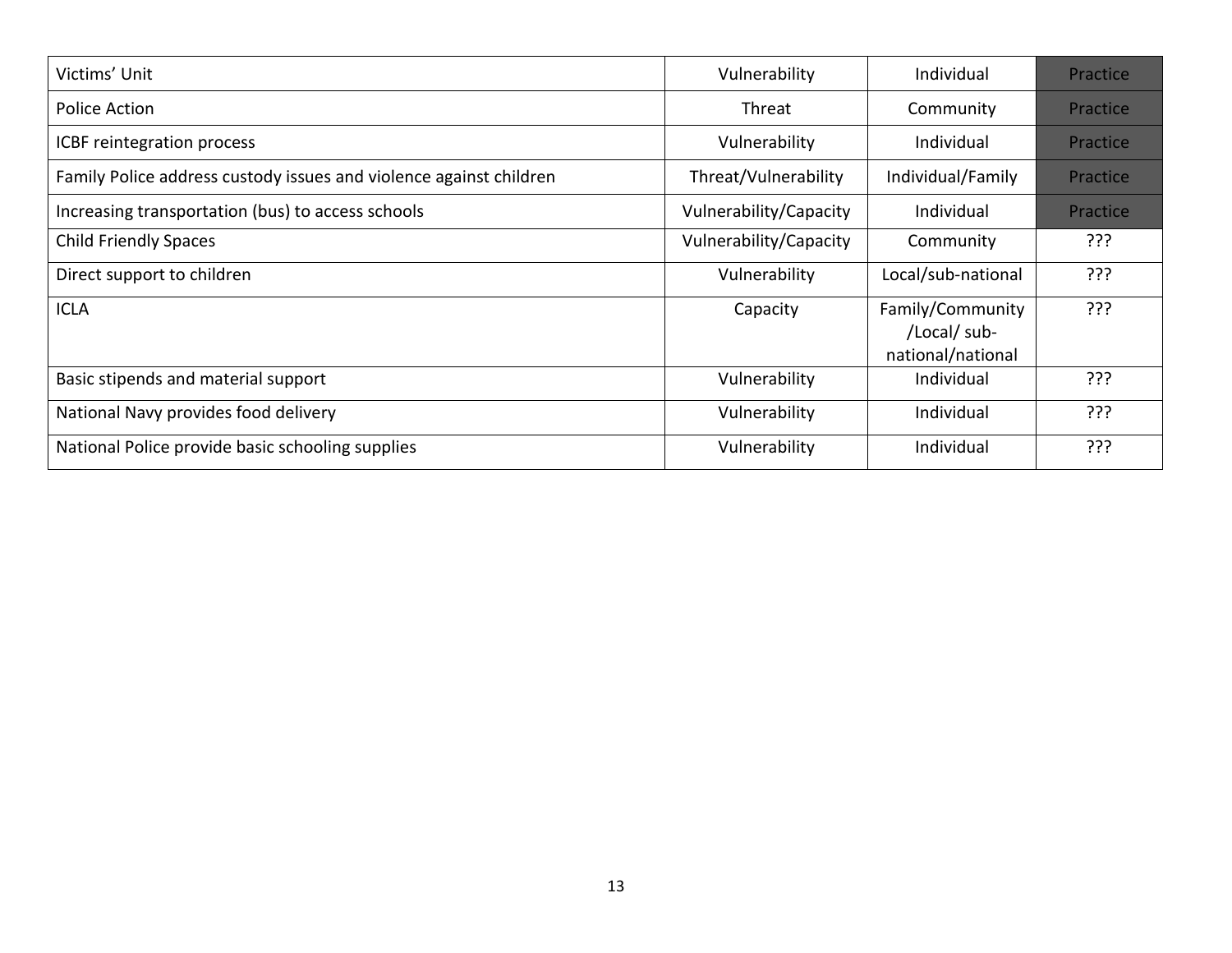# *What is the community doing?*

| <b>Action</b>                                                                                                                                                           | Threat/Vulnerability/<br>Capacity | Level                    | Change in                   |
|-------------------------------------------------------------------------------------------------------------------------------------------------------------------------|-----------------------------------|--------------------------|-----------------------------|
| Awareness-raising in schools                                                                                                                                            | Vulnerability/Capacity            | Individual               | Attitude                    |
| Build trust/respect with armed groups as an individual<br>community member and/or indigenous leader                                                                     | Threat                            | Individual/<br>Community | Attitude                    |
| Welcoming/acknowledging all children at school                                                                                                                          | Threat/<br>Vulnerability/Capacity | Individual               | Attitude                    |
| Building faith/trust among community                                                                                                                                    | Capacity                          | Community                | Attitude                    |
| Women engaging directly with leaders of armed groups                                                                                                                    | Threat                            | Individual               | Attitude                    |
| Peace band in schools/ Peace mass                                                                                                                                       | Capacity                          | Community                | <b>Behavior</b>             |
| Presence of INGO used by community to negotiate with<br>illegal groups                                                                                                  | Threat                            | Community                | <b>Behavior</b>             |
| <b>Mine Risk Education</b>                                                                                                                                              | Vulnerability                     | Individual               | Practice                    |
| Collective defiance/action by communities                                                                                                                               | Threat                            | Community                | Practice                    |
| Negotiate to keep kids in schools as outsider                                                                                                                           | Threat                            | Individual               | Practice                    |
| Action by children: don't talk to strangers, know where to<br>go and not to go (invisible barriers), don't go out at night,<br>talk quietly, going to school, comradery | Threat                            | Individual               | Practice<br><b>Behavior</b> |
| Community policing                                                                                                                                                      | Threat                            | Community                | Practice                    |
| Displacement                                                                                                                                                            | Vulnerability                     | Individual/Family        | ???                         |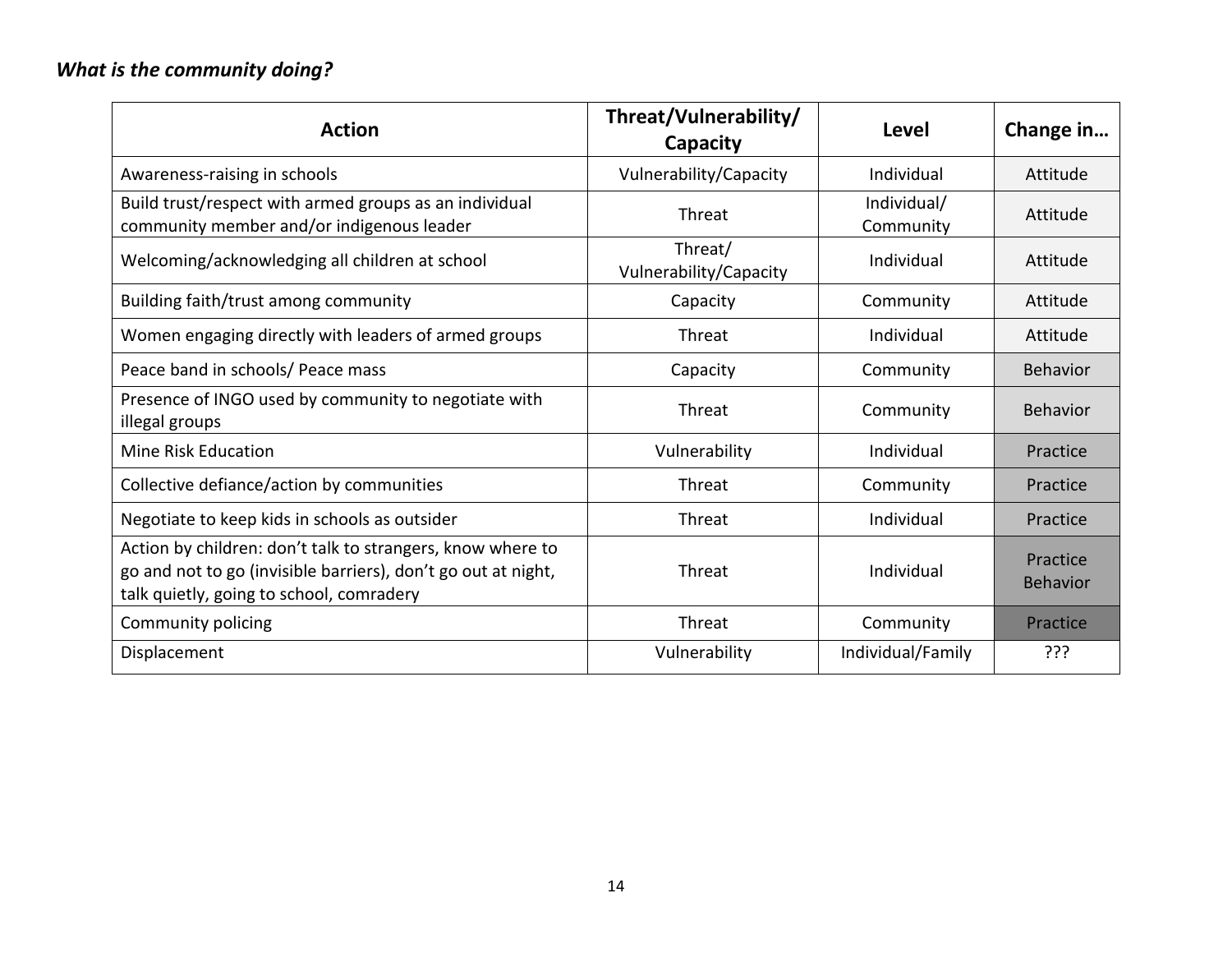# **How are we addressing risk? How does the community address risk?**

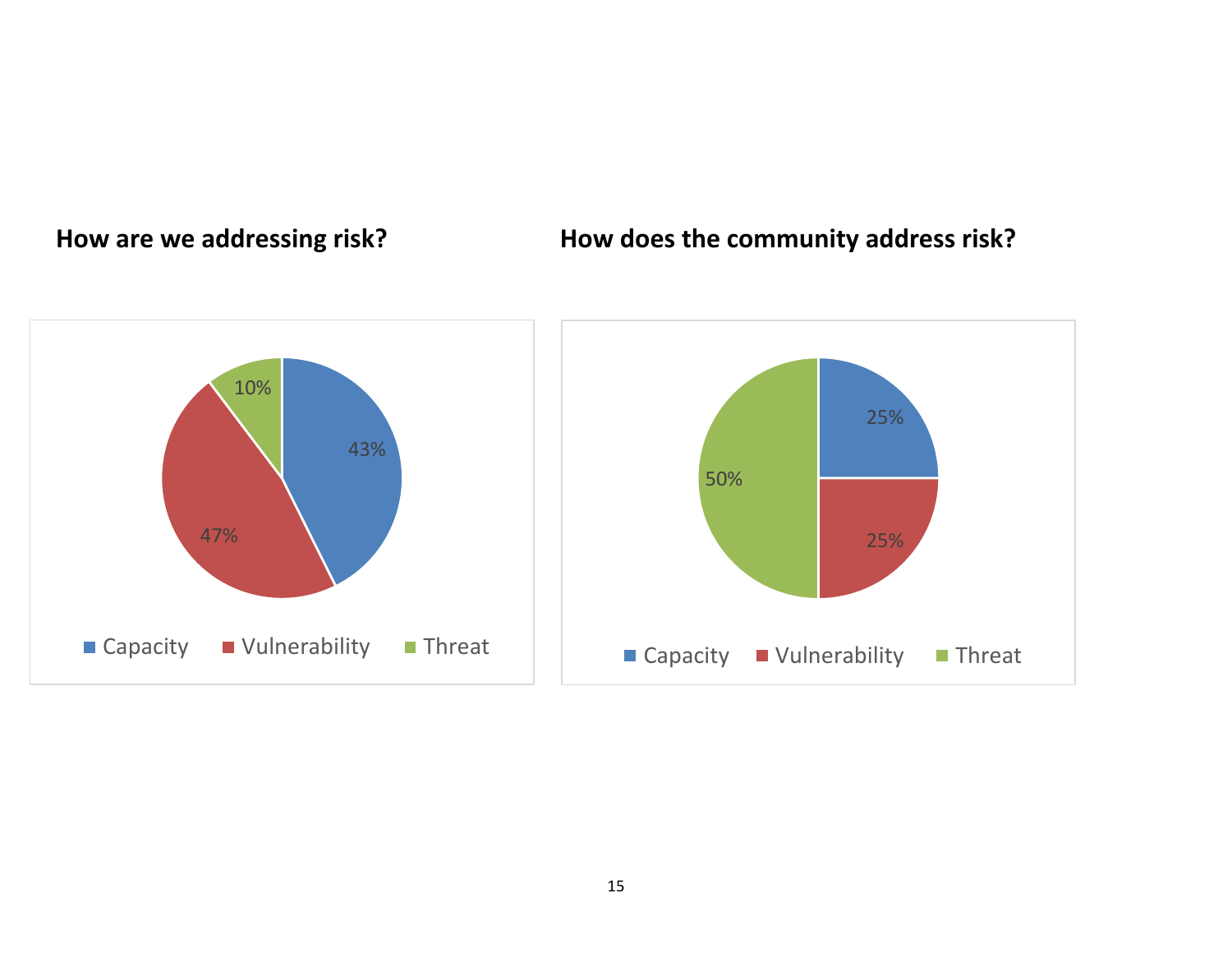# *Recommendations for addressing risk*

| <b>Recommendations from individuals</b>                                                    |                                   |                                 |                                         |
|--------------------------------------------------------------------------------------------|-----------------------------------|---------------------------------|-----------------------------------------|
| <b>Action</b>                                                                              | Threat/Vulnerability/<br>Capacity | <b>Level</b>                    | Change in                               |
| Awareness-raising/media campaigns - with focus on one-on-one<br>discussions                | Vulnerability                     | Individual                      | Attitude                                |
| Raise confidence/resilience of children                                                    | Capacity                          | Individual                      | Attitude                                |
| Commitment from parents                                                                    | Vulnerability/Capacity            | Individual/Family               | Attitude                                |
| Have more friends                                                                          | Vulnerability/Capacity            | Individual                      | Attitude<br>Behavior                    |
| Stronger authority of parents + better parenting skills                                    | Vulnerability/Capacity            | Family                          | Attitude<br>Behavior                    |
| Projects for teenagers                                                                     | Vulnerability/Capacity            | Individual                      | Attitude<br>Behavior                    |
| More sports                                                                                | Vulnerability/Capacity            | Individual                      | Attitude<br>Behavior                    |
| Good manners                                                                               | Vulnerability/Capacity            | Individual                      | Attitude<br><b>Behavior</b><br>Practice |
| ICBF should support more/better                                                            | Vulnerability                     | Individual/Family               | Practice                                |
| School/work opportunities and materials                                                    | Vulnerability                     | Individual                      | Practice                                |
| Better analysis by NGOs to target the right people                                         | Capacity                          | Sub-national<br>National        | Practice                                |
| Needed in the community: school, Red Cross, church, drug store,<br>cafeteria, park, doctor | Vulnerability/Capacity            | Community                       | Practice                                |
| Immediate action by police                                                                 | Threat                            | Individual                      | Practice                                |
| Ombudsman's office should defend children's rights better                                  | Capacity                          | Local/Sub-national/<br>National | Practice                                |
| Navy should set up more branches for activities                                            | Vulnerability                     | Community                       | Practice                                |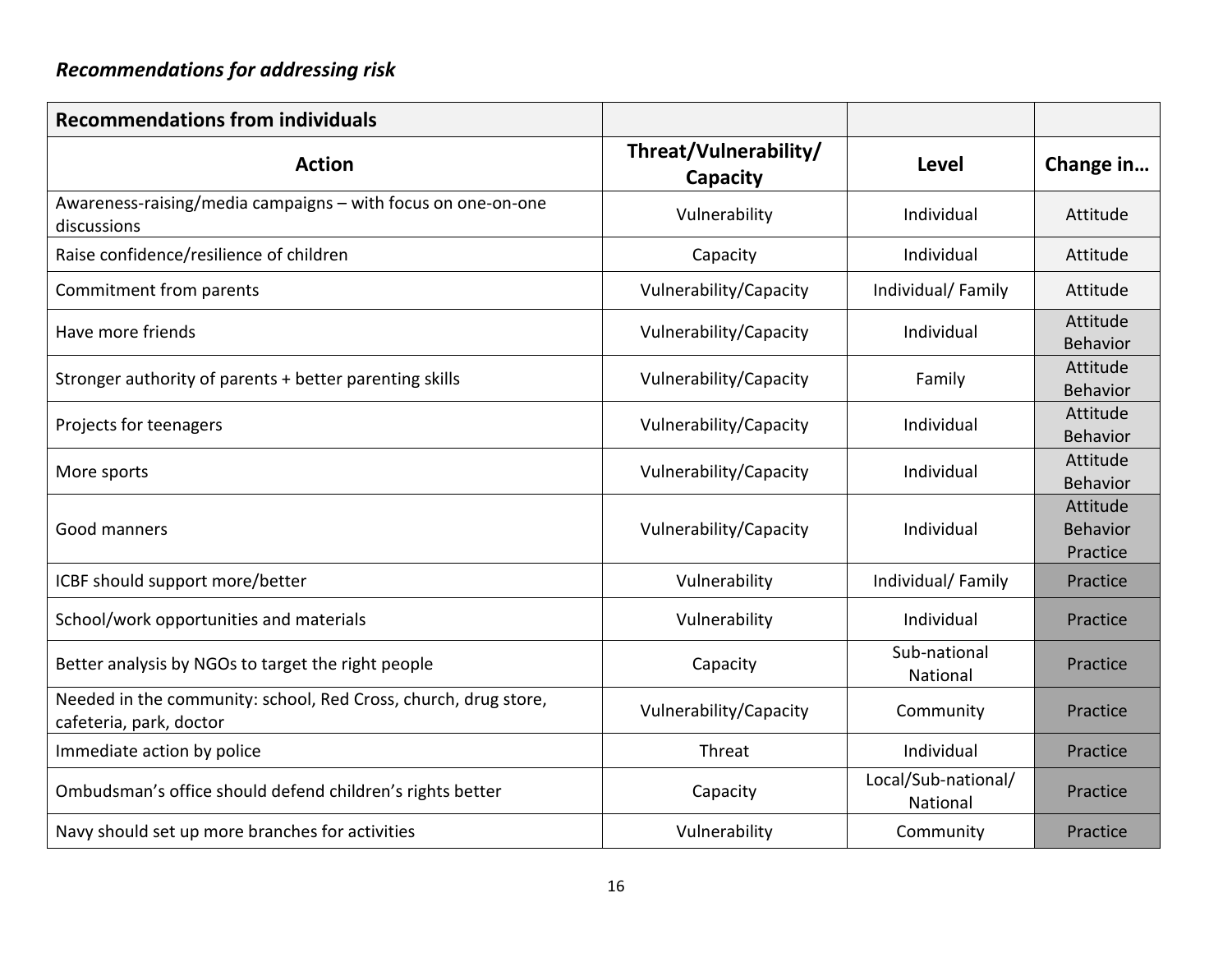| Economic opportunity                                                                                                 | Vulnerability/Capacity            | individual                  | Practice             |
|----------------------------------------------------------------------------------------------------------------------|-----------------------------------|-----------------------------|----------------------|
| Housing                                                                                                              | Vulnerability                     | Family                      | ???                  |
| Money                                                                                                                | Vulnerability/Capacity            | Individual                  | ???                  |
| <b>Recommendations from families</b>                                                                                 |                                   |                             |                      |
| <b>Action</b>                                                                                                        | Threat/Vulnerability/<br>Capacity | Level                       | Change in            |
| Build trust/love among family and community                                                                          | Vulnerability/ Capacity           | <b>Family Community</b>     | Attitude             |
| Raising confidence/resilience of children                                                                            | Capacity                          | Individual                  | Attitude<br>Behavior |
| Better parenting skills                                                                                              | Threat/Vulnerability/<br>Capacity | Family                      | Behavior             |
| Stronger authority of parents and government                                                                         | Vulnerability/Capacity            | Family/Local                | <b>Behavior</b>      |
| Jobs/business                                                                                                        | Vulnerability/Capacity            | Individual                  | Practice             |
| ICBF better programs for schools, psychosocial support beyond<br>schools, ensure school attendance, focus of parents | Vulnerability/Capacity            | <b>Community Local</b>      | Practice             |
| <b>NFIS</b>                                                                                                          | Vulnerability                     | Individual Family           | ??                   |
| <b>Recommendations from community</b>                                                                                |                                   |                             |                      |
| <b>Action</b>                                                                                                        | Threat/Vulnerability/<br>Capacity | <b>Level</b>                | Change in            |
| Parent awareness about importance of education                                                                       | Vulnerability/Capacity            | Family                      | Attitude             |
| Government presence to build trust                                                                                   | Vulnerability                     | Community                   | Attitude             |
| Social/cultural activities                                                                                           | Vulnerability/Capacity            | <b>Individual Community</b> | Attitude<br>Behavior |
| Leadership from Mayor's office                                                                                       | Capacity                          | Local                       | Attitude<br>Practice |
| Literacy                                                                                                             | Capacity                          | Individual                  | Practice             |
| Job opportunities                                                                                                    | Capacity                          | Individual                  | Practice             |
| Stronger communities/collective action (without designated leader)                                                   | Capacity                          | Community                   | Practice             |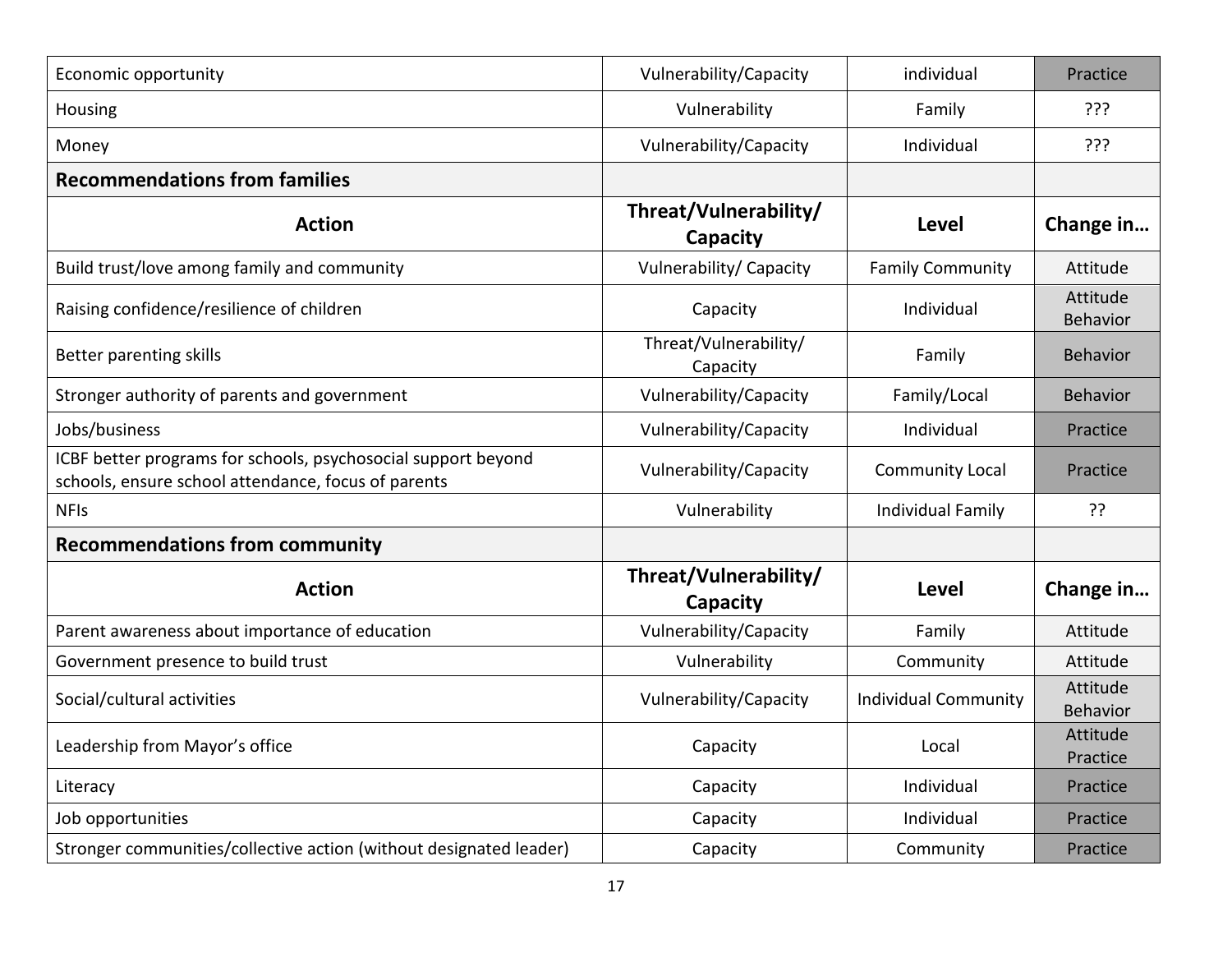| Empower/support community action boards                                       | Capacity                          | <b>Community Local</b>                                                         | Practice                                |
|-------------------------------------------------------------------------------|-----------------------------------|--------------------------------------------------------------------------------|-----------------------------------------|
| Action led by communities                                                     | Capacity                          | Community                                                                      | Practice                                |
| Better coordination/collectively solving problems                             | Capacity                          | Local/ Sub-national/<br>National                                               | Practice                                |
| Strengthen education                                                          | Vulnerability/Capacity            | Local                                                                          | Practice                                |
| Inclusive programming                                                         | Vulnerability                     | Individual                                                                     | Practice                                |
| <b>Recommendations from government</b>                                        |                                   |                                                                                |                                         |
| <b>Action</b>                                                                 | Threat/Vulnerability/<br>Capacity | <b>Level</b>                                                                   | Change in                               |
| Families commit to children                                                   | Vulnerability/Capacity            | Individual Family                                                              | Attitude                                |
| Recognition of people's participation                                         | Capacity                          | Local<br>Sub-national<br>National                                              | Attitude                                |
| Education                                                                     | Vulnerability/Capacity            | Individual                                                                     | Attitude<br>Behavior                    |
| Family values/Parenting skills                                                | Threat/Vulnerability/<br>Capacity | <b>Individual Family</b>                                                       | Attitude<br>Behavior                    |
| Focus on long-term                                                            | Vulnerability                     | <b>Individual Family</b><br><b>Community Local</b><br>Sub-national<br>National | Attitude<br>Practice                    |
| End corruption                                                                | Vulnerability                     | Local<br><b>Sub-national National</b>                                          | Attitude<br>Practice<br><b>Behavior</b> |
| Peace agreement and commitment to end recruitment                             | Threat                            | National                                                                       | Policy                                  |
| Social programming and public policy to prevent exclusion                     | Vulnerability                     | Local<br>Sub-national National                                                 | Policy<br>Practice                      |
| Economic opportunities                                                        | Vulnerability/Capacity            | Individual                                                                     | Practice                                |
| Support for foster homes/funding/resources/materials                          | Capacity                          | Local                                                                          | Practice                                |
| Better coordination among actors to understand how they support<br>each other | Capacity                          | <b>Sub-national National</b>                                                   | Practice                                |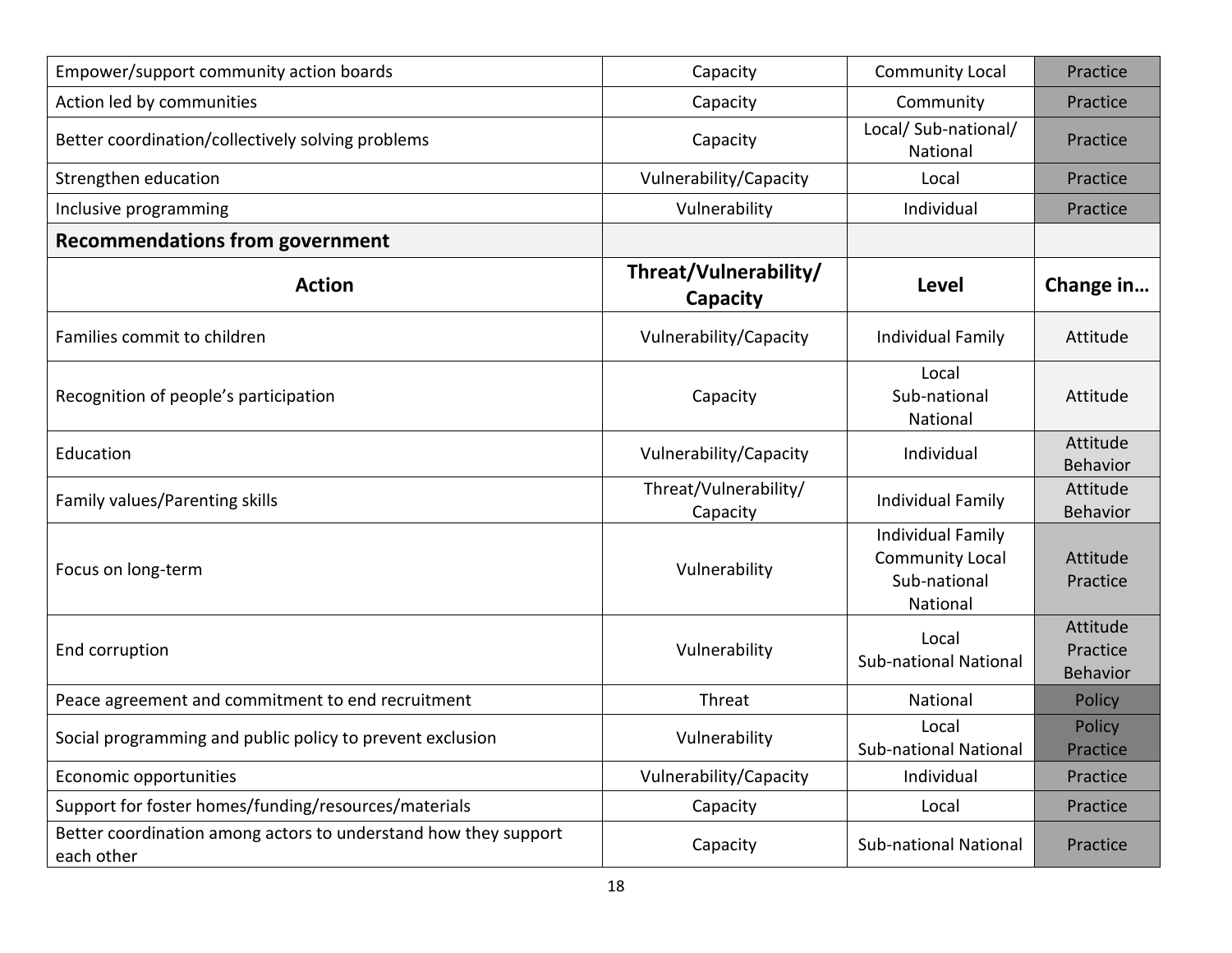| Interventions should start early                                          | Vulnerability                     | Individual                                     | Practice             |
|---------------------------------------------------------------------------|-----------------------------------|------------------------------------------------|----------------------|
| Need more articulation to focus on a specific issue                       | Capacity                          | Local<br><b>Sub-national National</b>          | Practice             |
| Government empowerment                                                    | Capacity                          | Local                                          | Practice             |
| Participatory approach                                                    | Vulnerability/Capacity            | Sub-national<br>National                       | Practice             |
| Decentralized management of resources                                     | Vulnerability                     | <b>Sub-national National</b>                   | Practice             |
| Government accountability                                                 | Vulnerability/Capacity            | Local<br><b>Sub-national National</b>          | Practice             |
| Government presence to expand services                                    | Capacity                          | Local<br><b>Sub-national National</b>          | Practice             |
| Stronger measures to have options for children beyond secondary<br>school | Vulnerability/Capacity            | Local<br><b>Sub-national National</b>          | Practice             |
| <b>Recommendations from INGOs</b>                                         |                                   |                                                |                      |
| <b>Action</b>                                                             | Threat/Vulnerability/<br>Capacity | Level                                          | Change in            |
| Championing children's causes                                             | Vulnerability/ Capacity           | Community<br>Local<br>Sub-national<br>National | Attitude             |
| Engaging with men                                                         | Threat                            | Individual                                     | Attitude<br>Behavior |
| Family strengthening                                                      | Vulnerability/ Capacity           | Family                                         | Behavior             |
| Dialogue with parents and caretakers                                      | Threat/Vulnerability/<br>Capacity | Family                                         | Behavior             |
| Parenting skills                                                          | Threat/Vulnerability/<br>Capacity | Family                                         | Behavior             |
| Education/cultural programs                                               | Vulnerability/Capacity            | <b>Individual Community</b>                    | Behavior             |
| Address sexual violence in household                                      | Threat                            | Individual                                     | Behavior             |
| Critical thinking with focus on prevention                                |                                   | Local                                          |                      |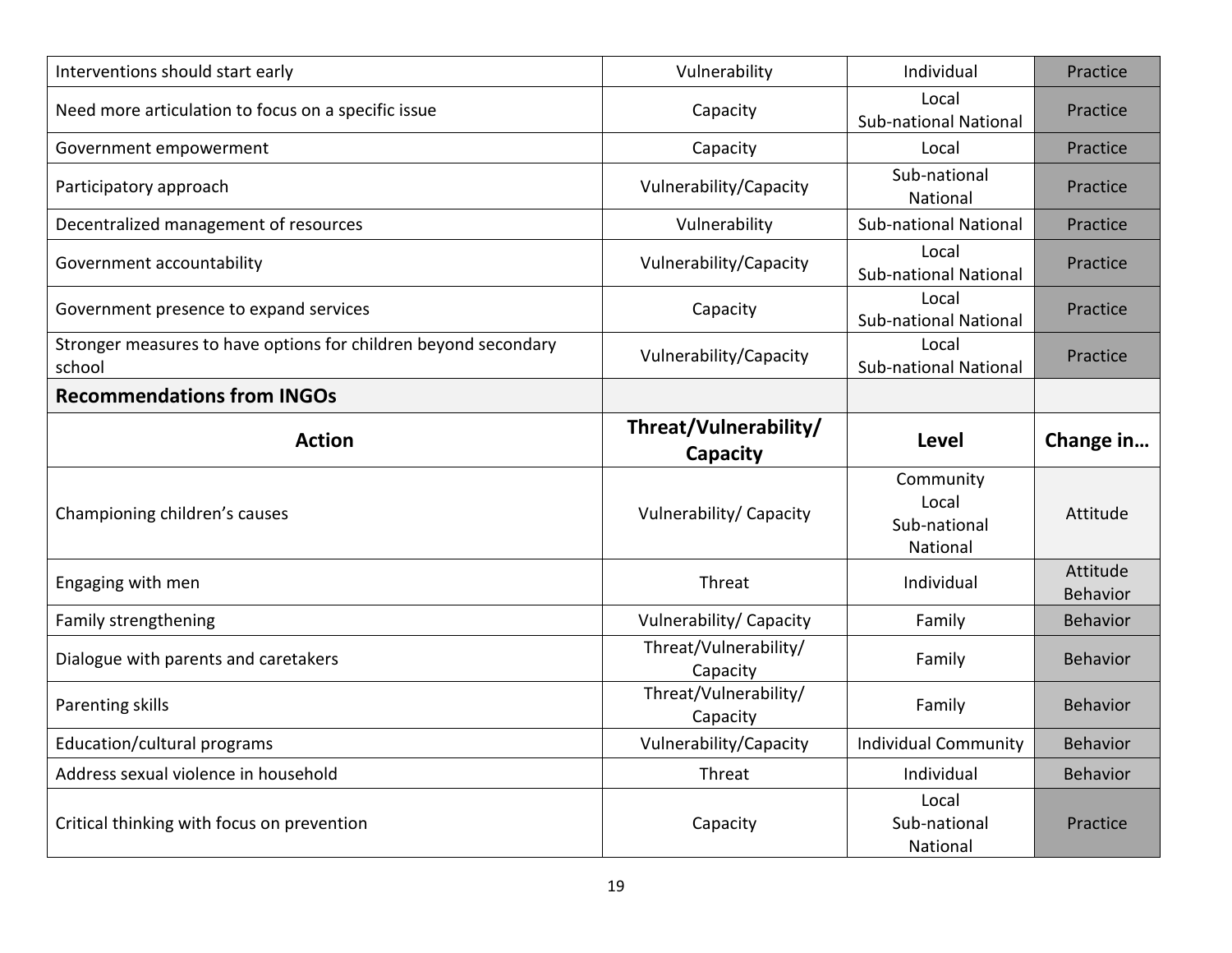| Child participation                                                            | Capacity                          | Sub-national<br>National              | Practice  |
|--------------------------------------------------------------------------------|-----------------------------------|---------------------------------------|-----------|
| Entrepreneurial/job opportunities                                              | Vulnerability/Capacity            | Individual                            | Practice  |
| Address problem from different angles/sectors                                  | Threat/Vulnerability/<br>Capacity | Local<br>Sub-national<br>National     | Practice  |
| Build capacity of Attorney's office                                            | Capacity                          | Local<br><b>Sub-national National</b> | Practice  |
| Build capacity of ICBF                                                         | Capacity                          | Local<br><b>Sub-national National</b> | Practice  |
| Implement public policy (increase resources, political will,<br>participation) | Capacity                          | Local<br><b>Sub-national National</b> | Practice  |
| Adaptable education opportunities                                              | Vulnerability/Capacity            | Local<br><b>Sub-national National</b> | Practice  |
| <b>Recommendations from donors</b>                                             |                                   |                                       |           |
| <b>Action</b>                                                                  | Threat/Vulnerability/<br>Capacity | Level                                 | Change in |
| Increased government presence to build trust to reduce risk                    | Threat/Vulnerability/<br>Capacity | Local                                 | Practice  |